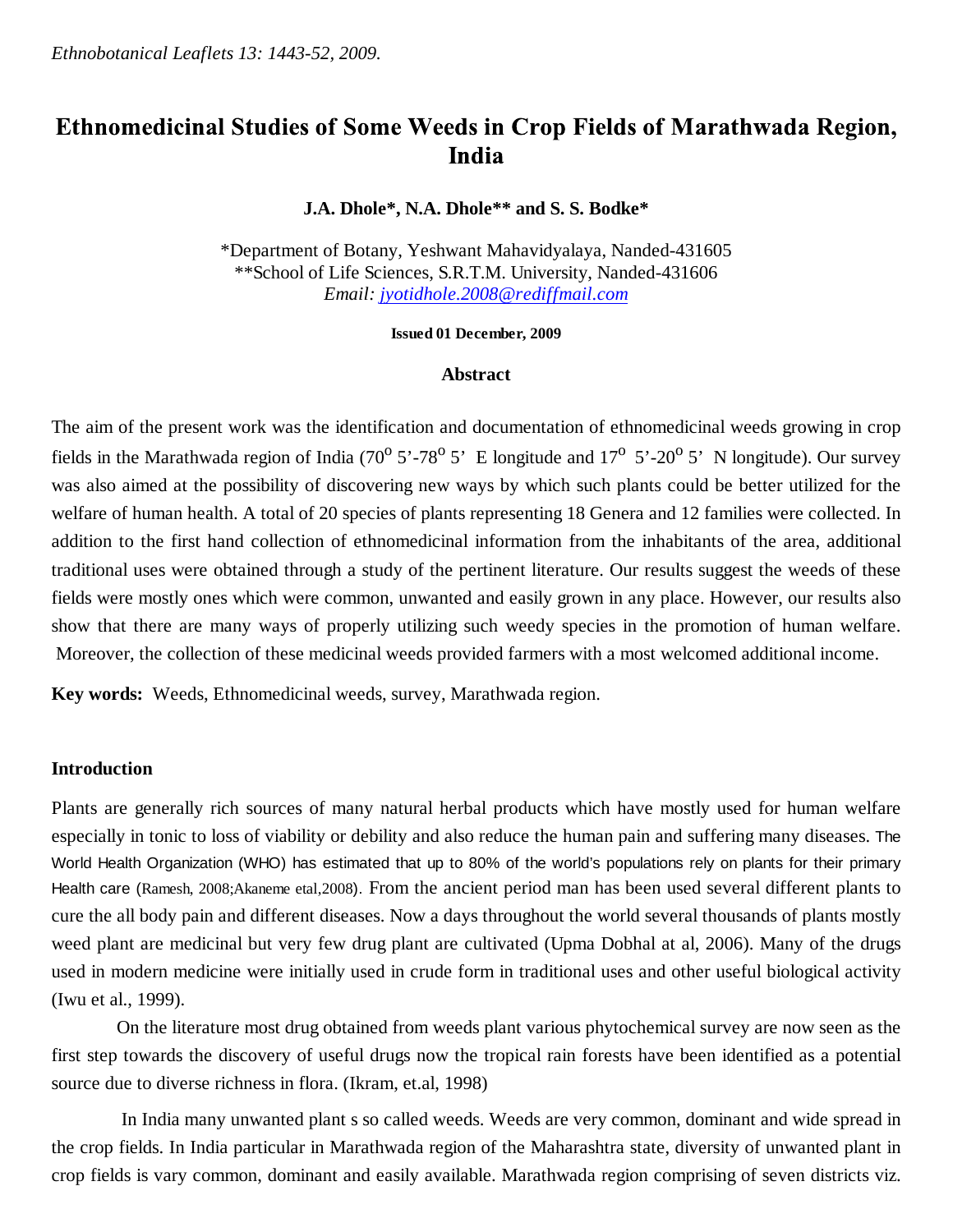Aurangabad, Beed, Jalna, Latur, Nanded, Osmanabad and Parbhani forms the part of the vast Deccan plateau of India and its located at 70<sup>o</sup> 5'-78<sup>o</sup> 5' E longitude and  $17^{\circ}$  5'-20<sup>o</sup> 5' N longitude. Weeds also occupy almost all open spaces. They spread like wildfire and grow abundantly in the crop fields, forest and roadsides. Weeds are growing all types of weather conditions but the monsoon is most conductive for their growth. The weed diversity is in the crop fields would be great rich source of medicines and drugs. The local people will be able to make an extra profit by selling the medicinal weeds.

# **Methodology**

Weed was collected in different crop fields of Marathwada region. The collected plants are identified by using "The Flora of Marathwada" (Naik, 1998), Flora of Bombay presidency (Cooke, 1958); Flora of Maharashtra (Almeida, 1996).The herbarium was prepared, labeled and stored in the herbarium of the department. The identified weeds were further studied for their medicinal value or properties. In India particular in Marathwada region of the Maharashtra state, diversity of unwanted plant in crop fields is vary common, dominant and easily available. But proper utilization of such weeds plant particular welfare of human beings is least reported. Department of Botany Yeshwant Mahavidyalaya, Nanded got the information was gathered by contacting the farmers ,local peoples, hakims, well aged people, vaidyas, Aurvedic doctors were interviewed to knowledge of the Ethnomedicinal uses of these weed plants and used different reference books literature (Retnam *et.al*.,2006; Dhiman,2006; Dyamock *et.al*,2005; Prajapati *et.al*,2003; Jain,1991; Khare,2004) .

# **Result and Discussion**

Out of **57** studied problematic weeds, 18 weeds are of medicinally important and used as cure many different diseases. All the weeds are arranged in their Vernacular name, Botanical name, family and Ethnomedicinal uses summarized as following Table no. 1. Weeds are tremendously grow in crop fields and these problems are almost always face the every farmer but now a days these problematic, unwanted weeds can one of the major additional source of the Ethnomedicinal importance of the human diet. These weeds are also used vaidyas for different formulation and maximum pharmaceutical industries to synthesis different drug from weeds. those plant we call the unwanted weeds now in future that plant we will have been call edible food or medicinal plant and they are not going to cut and cultivate fields. therefore, automatically increase the biodiversity of weeds and used for the welfare of human health and will be able to cure different major and miner diseases.

| Sr.no. | <b>Botanical name</b>       | <b>Local name</b> | Family        | <b>Uses</b>                                                                                                                                              |
|--------|-----------------------------|-------------------|---------------|----------------------------------------------------------------------------------------------------------------------------------------------------------|
| 1.     | Commelina<br>bengalensis L. |                   | Commelinaceae | Plant juice is given in<br>dysentery and<br>paste<br>applied to treatment of<br>pimples and blisters on<br>breast.<br>(K.Raveendra Retnam et<br>al.2006) |
| 2.     | Solanum nigrum L.           | Kakamachi         | Solanaceae    | fruit<br>Leaf paste and<br>decoction is given to treat<br>rabies. Leaf preparation in                                                                    |

|  | Table no. 1. - List of Medicinal Weeds. |  |
|--|-----------------------------------------|--|
|--|-----------------------------------------|--|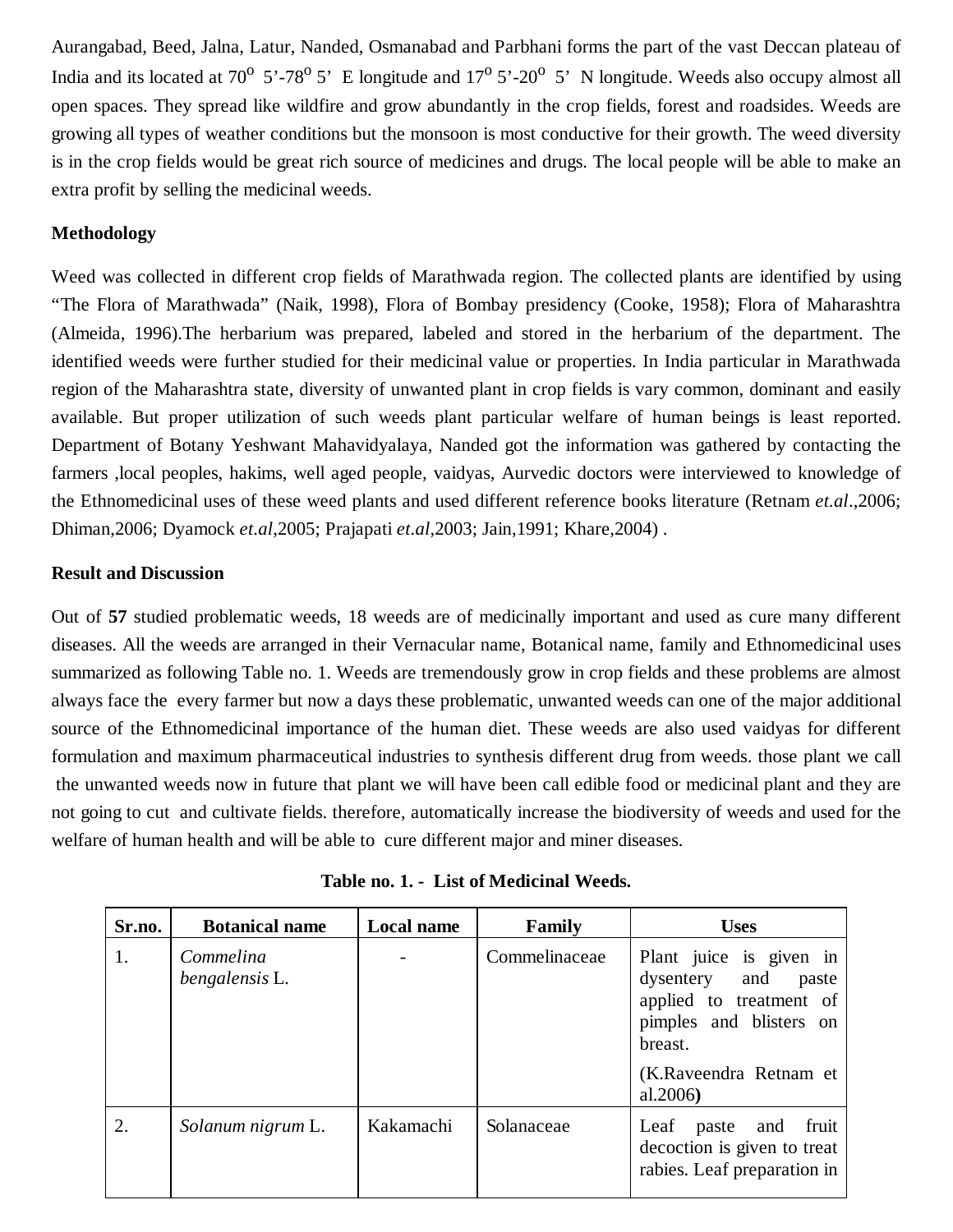|    |                                              |           |               | the form of a soup is<br>taken for treatment<br>of<br>diabetes, scabies, itching,<br>ulcer, and constipation<br>and heart problems. Root<br>and leaves decoction are<br>given to treatment<br>of<br>and<br>fever<br>urinary<br>disorder,<br>whole<br>plant<br>paste is used as emollient,<br>diuretic and laxative. The<br>root powder is mixed with<br>honey<br>and given<br>to<br>of<br>hiccups<br>treatment<br>(K.Raveendra Retnam et<br>al, 2006). |
|----|----------------------------------------------|-----------|---------------|--------------------------------------------------------------------------------------------------------------------------------------------------------------------------------------------------------------------------------------------------------------------------------------------------------------------------------------------------------------------------------------------------------------------------------------------------------|
| 3. | Solanum<br>xanthocarpum L.                   | Kantakari | Solanaceae    | Root is used to treatment<br>of cough, asthma, chest<br>pain.leaves<br>is<br>good<br>for<br>piles.<br>treatment<br>fumigarion with vapour of<br>burning seeds is treatment<br>of relieve toothache(S.P.<br>Agharkar, 1953).                                                                                                                                                                                                                            |
| 4. | Physalis angulata L.                         | Popti     | Solanaceae    | diuretic<br>Fruit<br>are<br>and<br>whole plant is used to<br>treatment<br>of<br>diabetes,<br>Rhumatism,<br>diarrhea,<br>vomiting,<br>asthma<br>in<br>children, stomah disorders<br>(Gill, 1992).                                                                                                                                                                                                                                                       |
| 5. | Phyllanthus<br>amerus<br>Schumach and Thonn. | Bhue awla | Euphorbiaceae | The whole plant juice is<br>mixed with goat milk and<br>taken internally for 3 to 4<br>days to cure jaundice. The<br>plant is used as antiseptic,<br>astringent, diuretic,<br>febrifuge. Whole plant<br>used to treatment of liver<br>infection, diaerhoea,<br>dropsy. Whole plant paste<br>and given along with<br>buttermilk on empty<br>stomach in the morning to<br>treatment of diabetes<br>(William Dymock, 2005).                               |
| 6. | Euphorbia hirta L.                           | Dudhi     | Euphorbiaceae | Leaf paste is given to<br>expel intestinal worms<br>and to treat-ment of<br>intestinal wounds and it is                                                                                                                                                                                                                                                                                                                                                |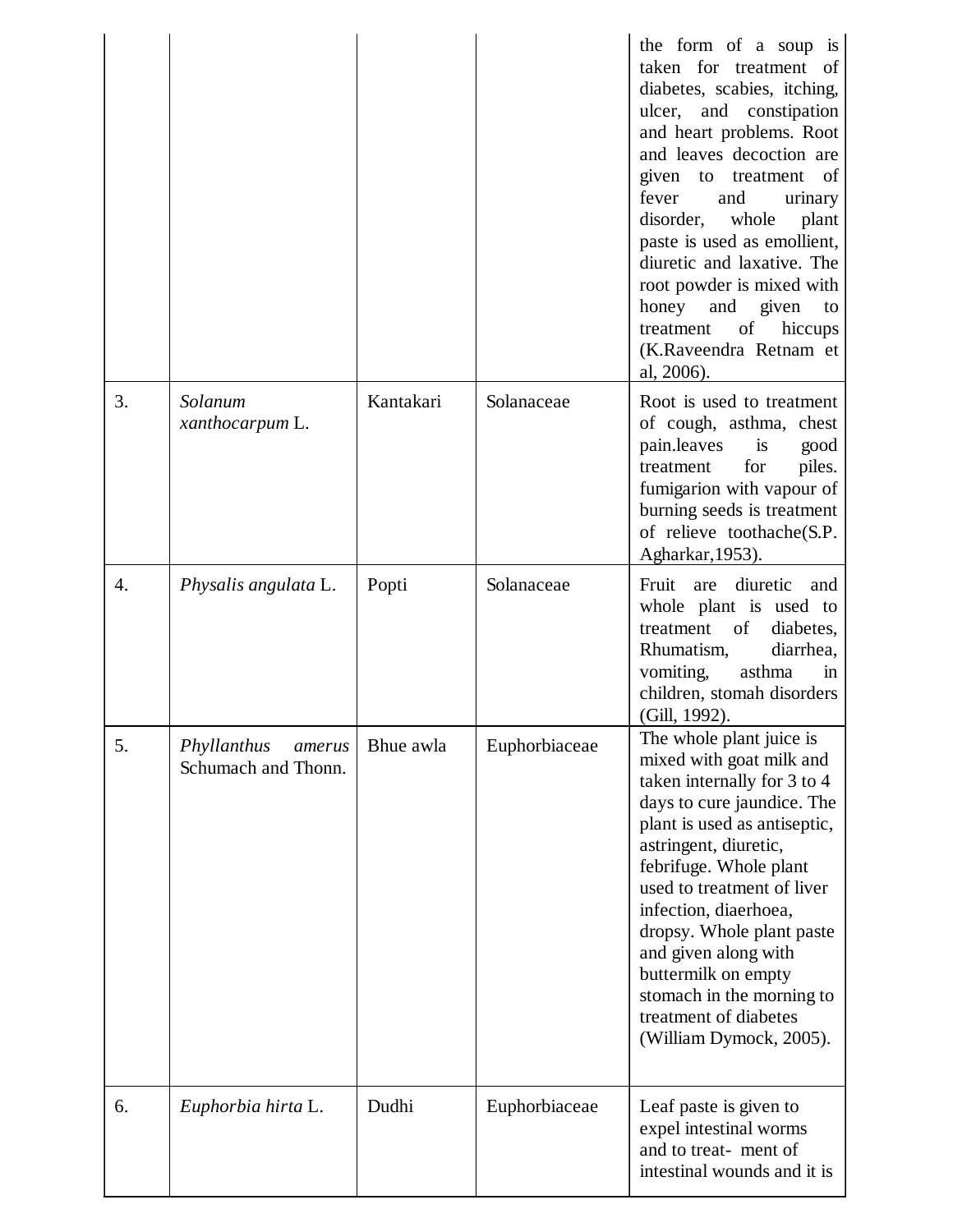|     |                                |            |                  | also used as vermifuge.<br>Deccoction obtained from<br>plant powder given to<br>cure kidney disorders,<br>dysentery, asthma, colic,<br>urenogenital tract.<br>Regenerates skin, emollient<br>antiparasite,<br>anti-inflammatory,<br>antimitotic, antiviral, antibiotic,<br>diuretic (Ramesh et al, 2008)<br>The plant latex is used to<br>applied to treatment of<br>Warts.(Jigna PAREKH et<br>al, 2006) |
|-----|--------------------------------|------------|------------------|----------------------------------------------------------------------------------------------------------------------------------------------------------------------------------------------------------------------------------------------------------------------------------------------------------------------------------------------------------------------------------------------------------|
| 7.  | Euphorbia<br>heterophylla L.   | Dudhani    | Euphorbiaceae    | The leaves are used in<br>traditional<br>practices<br>as<br>antigonorrheal,<br>laxative,<br>migraine and wart cures<br>(Rodriguez, 1976).                                                                                                                                                                                                                                                                |
| 8.  | Alternanthera sessilis<br>L.   |            | Euphorbiaceae    | Plant is bitter sweet,<br>astringent, digestive and<br>cure the diarrhoea,<br>leprosy skin diseases and<br>fever (Narayan Das<br>Prajapati etal, 2003).                                                                                                                                                                                                                                                  |
| 9.  | Portulaca oleracea L.          | Ghol       | Portulaceae      | It contains many active<br>biological compounds. It<br>edible because good<br>is<br>source of food nutrients.<br>It is used as bactericide<br>anti-inflammatry<br>and<br>(Leung and Foster, 1996).                                                                                                                                                                                                       |
| 10. | Oxalis corniculata L.          | changeri   | Oxalidaceae      | If it is taken with one<br>teaspoonful<br>juice<br>of<br>Oxalis corniculata quick<br>results are seen and with<br>in 2 to 3 days, improved<br>appetite. Whole<br>plant<br>used<br>to<br>treatment<br>of<br>fever, indigestion, chronic<br>dysentery and also useful<br>patients<br>who<br>to<br>are<br>suffering from insomnia<br>(Khare, C.P., 2004)                                                    |
| 11. | Bacopa monnieri (L.)<br>Wettst | Nir Brahmi | Scrophulariaceae | Nir brahmi is a important<br>tonic for mental diseases<br>and nervous disorders also<br>used to treatment of<br>urinary tract infections,<br>high blood pressure, blood                                                                                                                                                                                                                                  |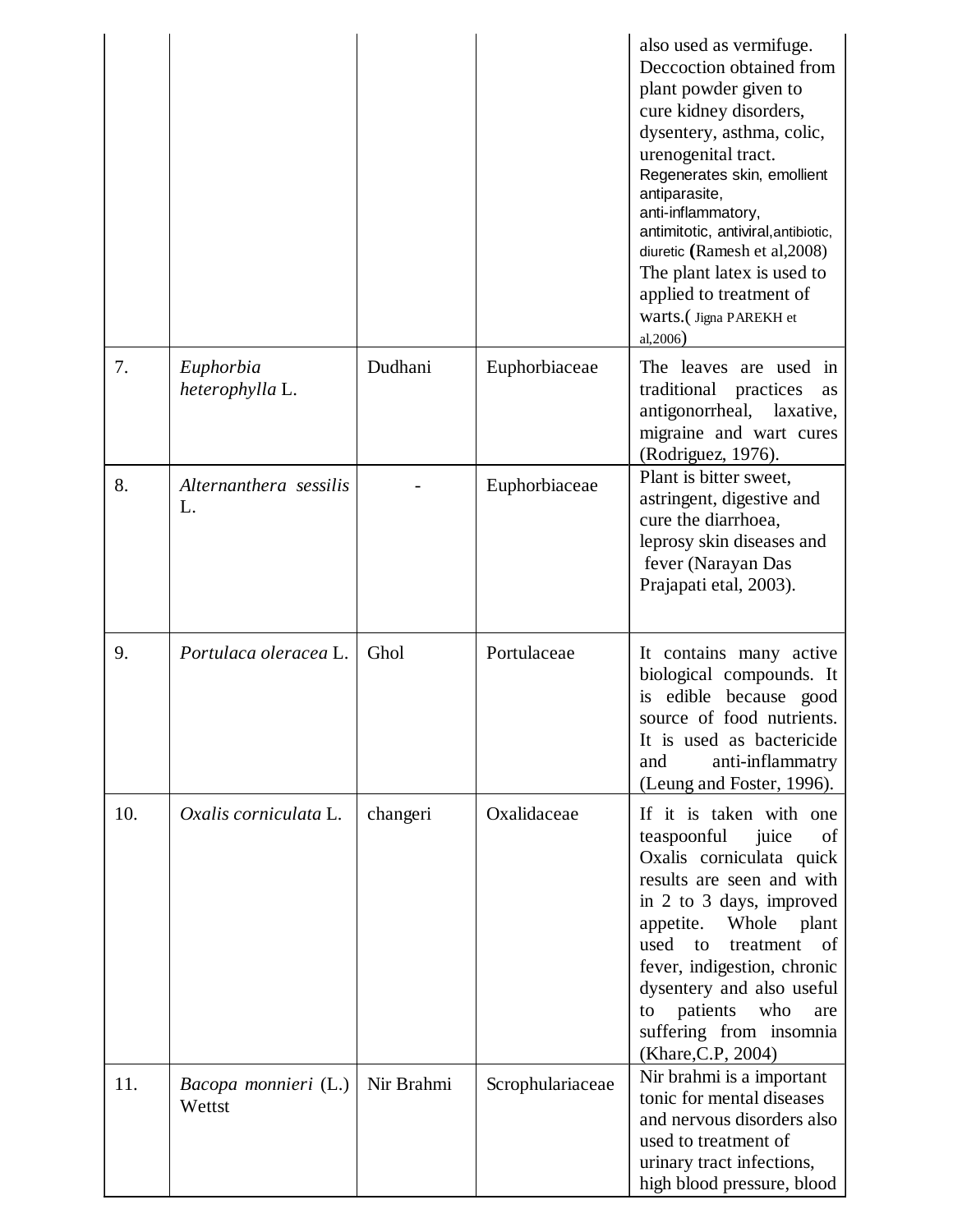|     |                            |               |               | diseases, rheumatism,<br>hepatitis. Antibiotic,<br>antifungal properties are<br>present which make it<br>useful in healing of<br>wounds. Leaf juice is<br>helpful to promote the<br>urination. In leaf juice<br>mixed with honey once<br>day on empty stomach to<br>cure epilepsy. a poultice<br>of the boiled plant is<br>placed on the chest in<br>acute bronchitis and<br>children cough(William<br>Dymock, 2005);                                                                                            |
|-----|----------------------------|---------------|---------------|------------------------------------------------------------------------------------------------------------------------------------------------------------------------------------------------------------------------------------------------------------------------------------------------------------------------------------------------------------------------------------------------------------------------------------------------------------------------------------------------------------------|
| 12. | maxicana<br>Argemone<br>L. | vilayati      | Papaveraceae  | Plant<br>latex<br>used<br>to<br>treatment of eczema, skin<br>diseases, psoriasis, eyes to<br>control white patches in<br>the eye. Very small doses<br>of plant latex are used to<br>treatment<br>of jaundice.<br>Argemone seed oil mixed<br>with mustard oil, these are<br>used<br>of<br>to<br>treatment<br>ulcers,<br>skin<br>eruptions,<br>headache.<br>scabies<br>and<br>Seed is used to antidote to<br>snake venom, smoke of<br>relieve<br>seed<br>treat<br>to<br>toothache(Indranil<br>Bhattacharjee, 2006) |
| 13. | Rungia repens L.           |               | Acanthaceae   | Leaf<br>paste used<br>to<br>treatment of eczema, skin<br>diseases,<br>very<br>good<br>antidote for snake bite<br>and scorpion sting. it also<br>used to treatment of cure<br>fever<br>and<br>cough(K)<br>Ravindra Retnam, 2006).                                                                                                                                                                                                                                                                                 |
| 14. | Cleome viscose L.          | Piwali tilwan | Cappiridaceae | Leaf is boiled with ghee<br>and applied to treatment<br>of wound. Leaf juice is<br>dropped inside the ear<br>ache and leaf juice also<br>used<br>to<br>treatment<br>of<br>deafness. Leaf paste is<br>applied to reduce the<br>swellings seed decoction                                                                                                                                                                                                                                                           |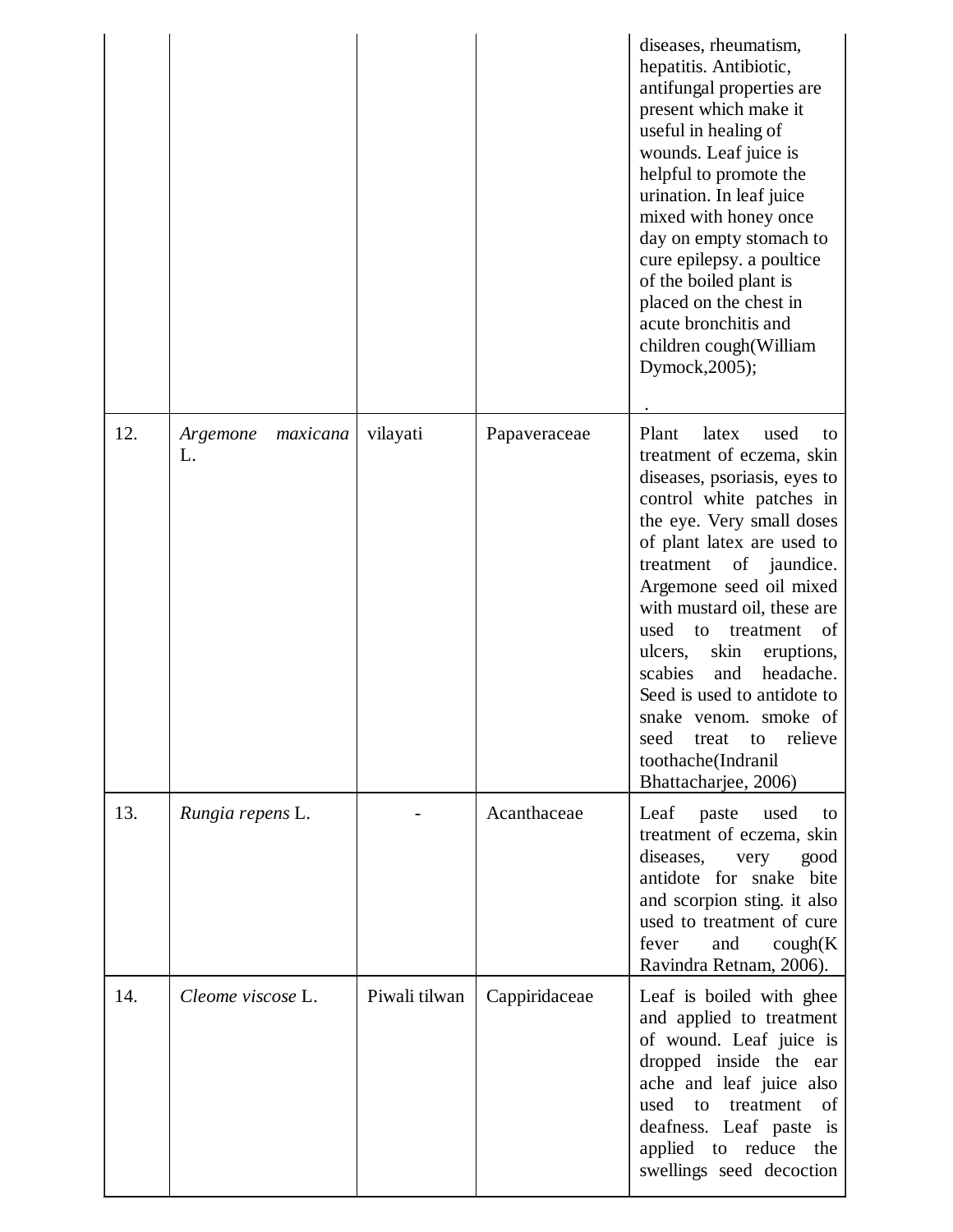|     |                          |            |                 | is<br>used<br>control<br>of<br>to<br>problems.<br>gastric<br>it<br>contain glucoapparin and<br>gluoleomin (songsak and<br>lockwood, 2002)<br>Root and leaf paste are                                                                                                                                                                                                                                                                                                               |
|-----|--------------------------|------------|-----------------|------------------------------------------------------------------------------------------------------------------------------------------------------------------------------------------------------------------------------------------------------------------------------------------------------------------------------------------------------------------------------------------------------------------------------------------------------------------------------------|
| 15. | Cassia tora L.           | tarota     | Caesalpiniaceae | applied all skin diseases,<br>eczema, acne, psoriasis,<br>boiled and cuts. leaf paste<br>applied as prepare a good<br>plaster to treatment of<br>bone facture. Seed paste<br>is mixed with lime juice to<br>treatment of ring<br>worms(William Dymock,<br>2005)                                                                                                                                                                                                                    |
| 16. | Merremia gegantica<br>L. | Undirkani  | Convolvulaceae  | Leaf and root decoction is<br>given to treatment of<br>malaria, urinary disorder,<br>rheumatism, leucorrhoea<br>constipation and root and<br>leaf paste applied to cure<br>rheumatic swelling and<br>piles(William Dymock,<br>2005)                                                                                                                                                                                                                                                |
| 17. | Eclipta prostrate L.     | maka       | Asteraceae      | Leaf extract used to head<br>to relieve dandruff and to<br>naturally blacken<br>gray<br>hair. leaf juice boiled with<br>coconut oil , cooled and<br>these oil used to treat<br>headaches and to promote<br>growth.<br>hair<br>Plant<br>decoction is<br>used<br>to<br>$% \left( \left( \mathcal{A},\mathcal{A}\right) \right) =\left( \mathcal{A},\mathcal{A}\right)$ of<br>jaundice,<br>treatment<br>fever, urinary infections,<br>liver enlargement (Anil<br>Kumar Dhiman, 2006). |
| 18. | Tridex procumbens L.     | Jakhamjudi | Asteraceae      | Leaf juices are applied<br>over the cuts and wounds<br>antiseptic. The leaf<br>as<br>are mixed<br>with<br>paste<br>equal amount of turmeric<br>paste is used to treatment<br>of<br>all<br>infections.<br>skin<br>Whole plant used to<br>treatment of piles. 3cm<br>length cut root are used<br>for inducing abortion up                                                                                                                                                            |